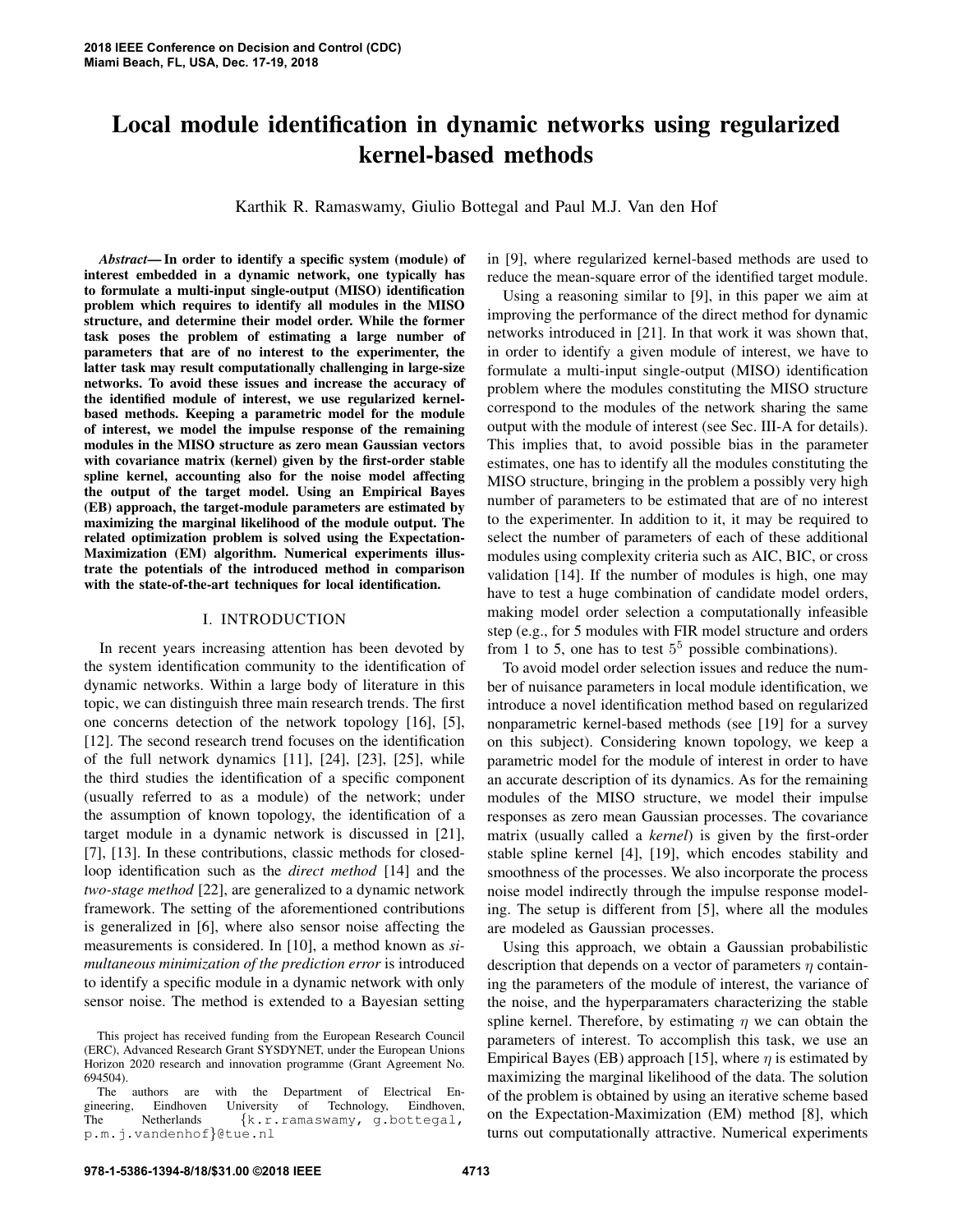on a simple dynamic network show the potentials of the developed method in comparison with the direct method and the two-stage method.

## II. PROBLEM STATEMENT

Following the setting of [21], we consider a dynamic network that is built up of  $L$  measurable internal variables or nodes  $w_i(t)$ ,  $j = 1, \ldots, L$ . The dynamic network can be defined by the equation (time and frequency dependence is omitted below),

$$
\begin{bmatrix} w_1 \\ w_2 \\ \vdots \\ w_L \end{bmatrix} = \begin{bmatrix} 0 & G_{12}^0 & \dots & G_{1L}^0 \\ G_{21}^0 & 0 & \dots & G_{2L}^0 \\ \vdots & \ddots & \ddots & \vdots \\ G_{L1}^0 & G_{L2}^0 & \dots & 0 \end{bmatrix} \begin{bmatrix} w_1 \\ w_2 \\ \vdots \\ w_L \end{bmatrix} + \begin{bmatrix} r_1 \\ r_2 \\ \vdots \\ r_L \end{bmatrix} + \begin{bmatrix} v_1 \\ v_2 \\ \vdots \\ v_L \end{bmatrix}
$$

$$
= G^0(q)w(t) + r(t) + v(t).
$$
 (1)

In this equation,

- $q^{-1}$  is the delay operator i.e.  $q^{-1}u(t) = u(t-1)$ ;
- $G_{ji}^{0}(q)$  is a strictly proper rational transfer function for  $j = 1, ..., L$  and  $i = 1, ..., L$ ;
- $v_i(t)$  is unmeasured process noise entering node  $w_i(t)$ . It is a realization of a stationary stochastic process represented by  $v_j(t) = H_j^0(q)e_j(t)$ , with  $e_j(t)$  a Gaussian white noise process with unknown variance  $\sigma_j^2$  and  $H_j^0(q)$  a monic, stable and minimum phase filter;
- $r_i(t)$  is a measured external reference signal entering node  $w_i(t)$ . In some nodes, it may be absent.

The following assumptions are made on the considered dynamic network.

*Assumption 1:* The dynamic network is stable, i.e. (*I* −  $G^{0}(q)$ <sup>-1</sup> is stable, and well posed (see [21] for details).

*Assumption 2:* The process noise  $v_i(t)$  entering the node  $w_i(t)$  is uncorrelated with the process noise entering any other node of the network.

We assume that we have collected  $N$  measurements of the internal variables  $\{w_k(t)\}_{k=1}^N$ ,  $k=1,\ldots,L$ , and that we are interested in building a model of the module directly linking node *i* to node *j*, that is  $G_{ji}^0(q)$ , using these measurements. To this end, we choose a parameterization of  $G_{ji}^0(q)$ , denoted as  $G_{ji}(q, \theta)$ , that describes the dynamics of the module of interest for a certain parameter vector  $\theta_0 \in \mathbb{R}^{n_\theta}$ .

## III. THE DEVELOPED IDENTIFICATION TECHNIQUE

In this section we describe the developed method for identification of module  $G_{ji}^0(q)$ .

# *A. The standard direct method*

Following the above definition of a dynamic network, the node signal  $w_i(t)$  follows the equation

$$
w_j(t) = \sum_{k \in \mathcal{N}_j} G_{jk}^0(q) w_k(t) + r_j(t) + v_j(t), \qquad (2)
$$

where  $\mathcal{N}_j$  is the set of indices of internal variables  $w_k(t)$  $(k \neq j$  and  $G_{jk}^0(q) \neq 0)$  that have direct causal connections with  $w_i(t)$ . The above equation represents a MISO structure and is the starting point of the methodology presented in this paper, which is based on extending the direct method [21]. We construct the one-step ahead predictor [14] of  $w_i(t)$ :

$$
\hat{w}_j(t|t-1;\theta) = (1 - (H_j^0)^{-1}(q))w_j(t) + (H_j^0)^{-1}(q)G_{ji}(q,\theta)w_i(t) \n+ (H_j^0)^{-1}(q)\left(\sum_{k \in \mathcal{N}_j \setminus \{i\}} G_{jk}^0(q)w_k(t) + r_j(t)\right),
$$

which is a function of the parameter vector  $\theta$  entering the target module  $G_{ji}^0(q)$ . In the standard direct method for dynamic networks [21], all the modules  $G_{jk}^0(q)$ ,  $k \in \mathcal{N}_j$ , and the noise model  $H_j^0(q)$ , are suitably parameterized with additional parameters. The parameter vector of interest  $\theta$ is identified by minimizing the prediction error  $\varepsilon_j(t)$  =  $w_i(t) - \hat{w}_i(t|t-1;\theta)$ . We note that in this formulation, the prediction error depends also on the additional parameters entering the remaining modules and the noise model, which need to be identified to guarantee consistent estimates of  $\theta$ . Therefore, the total number of parameters may grow large if the cardinality of  $\mathcal{N}_j$  is large, with a detrimental effect on the variance of the estimate of  $\theta$  in the case where N is not very large.

## *B. The direct method meets the Empirical Bayes approach*

We now discuss how to use regularized kernel-based methods to avoid parameterization of the additional modules in the MISO structure. We define the following quantities:

$$
S_j^0(q) := 1 - (H_j^0)^{-1}(q) \quad , \quad S_{jk}^0(q) := (H_j^0)^{-1} G_{jk}(q) \,,
$$

where  $k \in \{N_j\}$  Considering the parameterization of  $G_{ji}^0(q)$ , Eq. (2) can be re-written as

$$
w_j(t) = S_j^0(q)w_j(t) + (1 - S_j^0(q))(G_{ji}(q, \theta)w_i(t) + r_j(t))
$$
  
+ 
$$
\sum_{k \in \mathcal{N}_j \backslash \{i\}} S_{jk}^0(q)w_k(t) + e_j(t).
$$
 (3)

Next, we consider a time-domain description of the module dynamics. Our goal is to obtain a vector description of the network dynamics for the available  $N$  measurements. Since  $H_j^0(q)$  is monic, proper and has a stable inverse, then  $(H_j^0)^{-1}(q)$  is also monic, proper and stable. The impulse response of  $(H_j^0)^{-1}(q)$  is represented as

$$
(H_j^0)^{-1}(q) = \tilde{h}_j(0) + \sum_{d=1}^{\infty} \tilde{h}_j(d) q^{-d},
$$
 (4)

where  $\tilde{h}_j(0) = 1$ . Similarly, the impulse response of  $S_j^0(q)$ is represented as  $S_j^0(q) = \sum_{d=1}^{\infty} s_j(d)q^{-d}$ , and the impulse response of the target module is written as P ponse of the target module is written as  $G_{ji}(q, \theta) = \sum_{d=1}^{\infty} g_{ji}(d, \theta) q^{-d}$ . For notation purposes, we consider the first N samples of  $g_{ji}(d, \theta)$  and collect them in the Ndimensional vector  $g_{ji}$  (which will also depend on  $\theta$ , although we will keep this dependence tacit). Similarly, we define the vector  $s_k$ ,  $k \in \{N_i\} \backslash i$ , and  $s_j$  as the vectors containing the first l coefficients of the impulse responses of  $S_{jk}^{0}(q)$ ,  $k \in \{N_j\} \backslash i$ , and  $S_j^{0}(q)$ , respectively. The integer l is chosen large enough to ensure  $s_k(l + 1), s_j(l + 1) \simeq 0$ .

Next, we introduce a vector notation for the node  $w_j(t)$ :

$$
w_j := [w_j(1) \quad \dots \quad w_j(N)]^T, \tag{5}
$$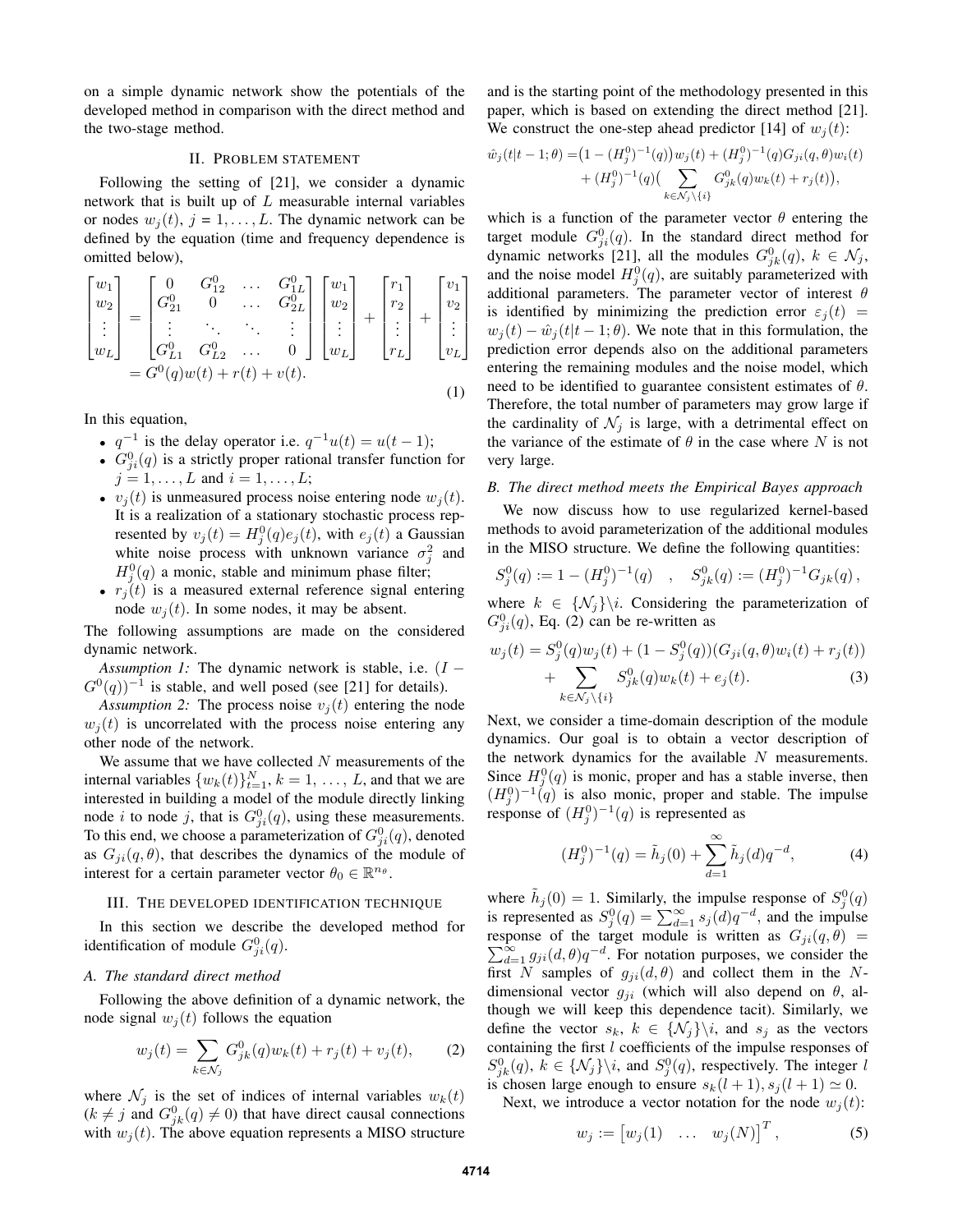and we denote by  $W_k \in \mathbb{R}^{N \times l}$  the Toeplitz matrix of the vector  $\mathbf{w}_k := \begin{bmatrix} 0 & w_k(1) & \dots & w_k(N-1) \end{bmatrix}^T$ ,  $k \in$  $\{N_j \cup j\} \setminus \{i\}$  and  $W_i \in \mathbb{R}^{N \times N}$  the Toeplitz matrix of the vector  $w_i := \begin{bmatrix} 0 & w_i(1) & \dots & w_i(N-1) \end{bmatrix}^T$ . Similarly, we denote by  $\overline{W}_i \in \mathbb{R}^{\overline{N} \times l}$  the Toeplitz matrix of the vector  $\bar{w}_i := \begin{bmatrix} 0 & 0 & -w_i(1) & \dots & -w_i(N-2) \end{bmatrix}^T$ , and by  $G_\theta$ the Toeplitz of  $g_{ji}$ . Without loss of generality, we can assume  $r_i(t) = 0$  for the sake of brevity. With the above notations in place, we can rewrite the network dynamics in the following vector form:

$$
w_j = \tilde{W}s_j + W_i g_{ji} + \sum_{k \in \mathcal{N}_j \setminus \{i\}} W_k s_k + e_j, \qquad (6)
$$

where  $\tilde{W} := W_j + G_{\theta} \overline{W}_i$  and  $e_j$  is the vectorized noise.

Having set a convenient notation for the network dynamics, we now discuss in details our modeling strategy. Our goal is to limit the number of parameters necessary to describe  $w_i$  in (6), in order to increase the accuracy of the estimated parameter vector of interest  $\theta$ . Therefore, while we keep a parametric model for  $g_{ij}$ , for the remaining impulse responses in (6) we use nonparametric models induced by Gaussian processes [20]. The choice of Gaussian processes is motivated by the fact that, with a suitable choice of the prior covariance matrix, we can get a significant reduction in the variance of the estimated impulse responses [19]. Therefore, we model  $s_j$  and  $s_k$ ,  $k \in \mathcal{N}_j \backslash \{i\}$ , as independent<sup>1</sup> Gaussian processes (vectors in this case) with zero-mean. The covariance matrix of these vectors, usually referred to as a kernel in this context, is chosen to be corresponding to the so-called *First-order Stable Spline kernel*. The general structure of this kernel is given by

$$
[K_{\beta}]_{x,y} = \beta^{\max(x,y)},\tag{7}
$$

where  $\beta_i \in [0, 1)$  is a *hyperparameter* that regulates the decay velocity of the realizations of the corresponding Gaussian vector, while  $\lambda \geq 0$  tunes their amplitude. The choice of this kernel is motivated by the fact that it enforces enjoyable properties such as stability and smoothness in the estimated impulse responses [17], [18]. Therefore, we have that

$$
s_j \sim \mathcal{N}(0, \lambda_j K_{\beta_j}),\tag{8}
$$

$$
s_k \sim \mathcal{N}(0, \lambda_k K_{\beta_k}) \quad , k \in \mathcal{N}_j \backslash \{i\}, \tag{9}
$$

where we have assigned different hyperparameters to the impulse response priors to guarantee flexible enough models. We define

$$
s := \begin{bmatrix} s_j^\top & s_k^\top & s_k^\top & \dots & s_k^\top \end{bmatrix}^\top , \quad (10)
$$

where  $k_1, \ldots, k_p$  are the elements of the set  $\mathcal{N}_j \setminus \{i\}$ , and

$$
\mathbf{W} := \begin{bmatrix} \tilde{W} & W_{k1} & W_{k2} & \dots & W_{kp} \end{bmatrix}, \quad (11)
$$

$$
\mathbf{K} := \text{diag}\{\lambda_j K_{\beta_j}, \lambda_{k1} K_{\beta_{k1}}, \dots, \lambda_{kp} K_{\beta_{k_p}}\}.
$$
 (12)

Using the above, we can rewrite (6) in compact form as

$$
w_j = \mathbf{W}s + W_i g_{ji} + e_j. \tag{13}
$$

Having assumed a Gaussian distribution of the noise, we can write the joint probabilistic description of s and  $w_i$ , which is jointly Gaussian, as:

$$
p\left(\begin{bmatrix} s \\ w_j \end{bmatrix}; \eta\right) \sim \mathcal{N}\left(\begin{bmatrix} 0 \\ W_i g_{ji} \end{bmatrix}, \begin{bmatrix} \mathbf{K} & \mathbf{K} \mathbf{W}^\top \\ \mathbf{W} \mathbf{K} & \mathbf{P} \end{bmatrix}\right), (14)
$$

where

$$
\mathbf{P} := \sigma_j^2 I_N + \tilde{W} \lambda_j K_{\beta_j} \tilde{W} + \sum_{k \in \mathcal{N}_j \backslash \{i\}} W_k \lambda_k K_{\beta_k} W_k^{\top}.
$$
 (15)

We note that this pdf depends upon the vector of parameters

$$
\eta := \begin{bmatrix} \theta & \lambda_j & \lambda_{k1} & \dots & \lambda_{kp} & \beta_j & \beta_{k1} & \dots & \beta_{kp} & \sigma_j^2 \end{bmatrix},
$$

which contains the parameter vector of the target module, the hyperparameters of the kernels of the impulse response models of the other modules, and the variance of the noise corrupting  $w_i(t)$ . Therefore, we focus on the estimation of  $η$ , since it contains the parameter of interest  $θ$ . To this end, we apply an Empirical Bayes (EB) approach. We consider the marginal pdf of  $w_i$ , which is obtained by integrating out the dependence on s and which corresponds to

$$
p(w_j; \eta) \sim \mathcal{N}(W_i g_{ji}, \mathbf{P}). \tag{16}
$$

Then, the estimate of  $\eta$  is obtained by maximizing the marginal likelihood of  $w_i$ , namely

$$
\hat{\eta} = \underset{\eta}{\arg \max} p(w_j; \eta)
$$
  
= 
$$
\underset{\eta}{\arg \min} \log \det \mathbf{P} + (w_j - W_i g_{ji})^{\top} \mathbf{P}^{-1} (w_j - W_i g_{ji}).
$$
 (17)

Solving this optimization problem can be a cumbersome task, because it is nonlinear. In the next section, we study how to solve the marginal likelihood problem through a dedicated iterative scheme.

# IV. SOLVING THE MARGINAL LIKELIHOOD ESTIMATION

In this section we focus on solving the problem in (17). We use an iterative solution scheme through the EM algorithm. To do so, we first have to define a *latent variable* whose estimation simplifies the computation of the marginal likelihood. In our case, a natural choice is s. Then, the EM algorithm iterates among the following two steps:

• *E-Step:* Given an estimate  $\hat{\eta}^{(n)}$  computed at the  $n^{th}$ iteration, compute

$$
Q^{(n)}(\eta) = \mathbb{E}[\log p(w_j, s; \eta)],\tag{18}
$$

which is the expected value of the joint log-likelihood of  $w_j$  and s with respect to the posterior  $p(s|w_j; \hat{\eta}^{(n)})$ ; • *M-Step:* Update  $\hat{\eta}$  by solving

$$
\hat{\eta}^{(n+1)} = \underset{\eta}{\arg\max} Q^{(n)}(\eta). \tag{19}
$$

<sup>&</sup>lt;sup>1</sup>It is clear that these impulse responses share some common dynamics given by the pre-multiplication with the inverse of the noise model  $H_j(q)$ . However, for computational purposes it is convenient to treat the impulse responses as independent. Furthermore, incorporating the mutual dependence through a suitable choice of prior distribution seems a non-trivial problem that deserves a thorough analysis that is outside the scope of this paper.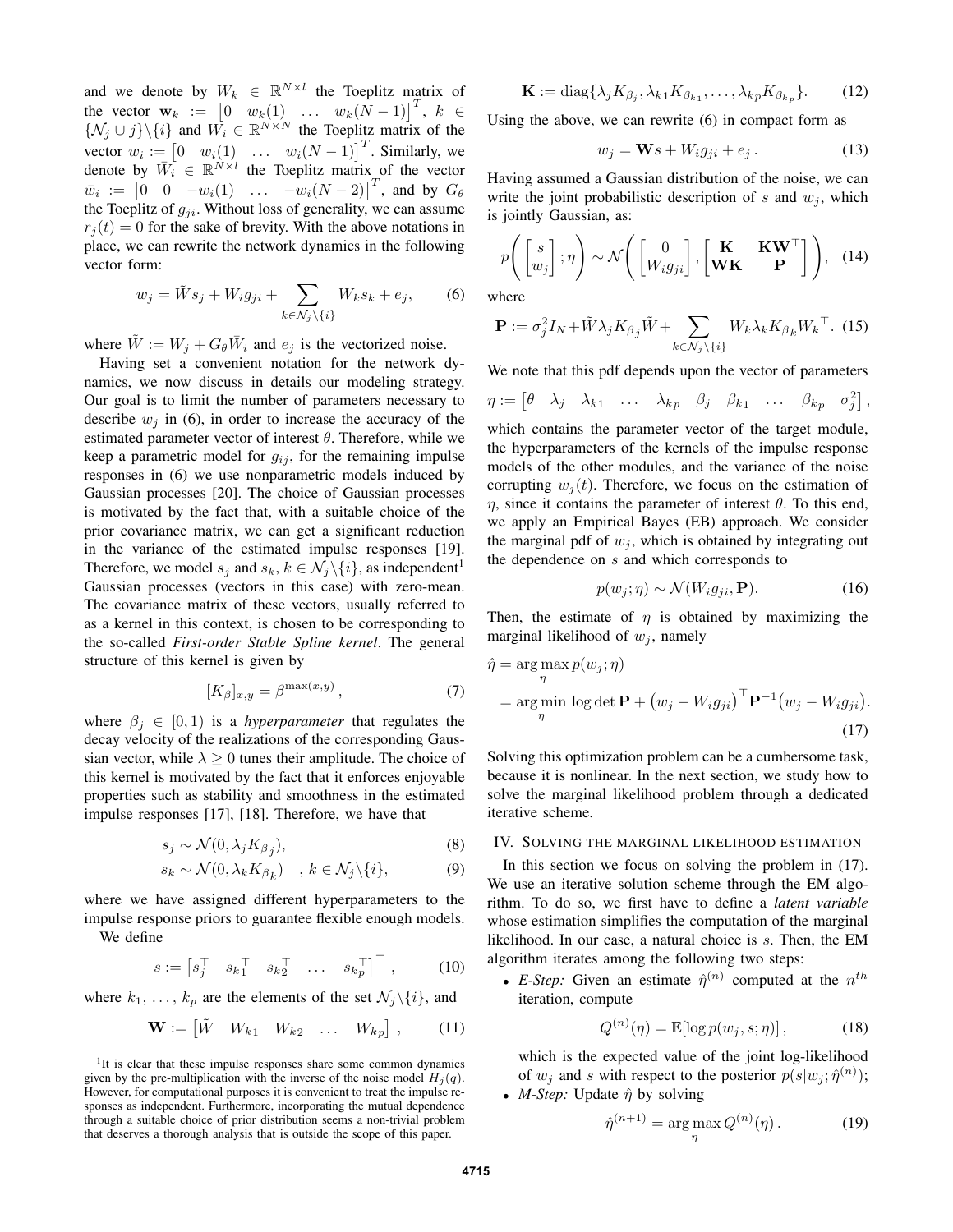Iterating among the above steps, convergence to a stationary point of the marginal likelihood is ensured [3]. Clearly, we get an advantage from using the EM algorithm if repetitively solving (19) is significantly easier than solving the original marginal likelihood problem (17). In the following subsections, we show that this is indeed the case.

# *A. Computation of E-step*

First we focus on the E-step. The posterior distribution of s given  $w_i$  and an estimate of  $\eta$  is Gaussian and corresponds to (see also  $[1]$ ),

 $p(s|w_j;\eta) \sim \mathcal{N}(C(w_j - W_i g_{ji}), \mathbf{P}_s)$ 

where

$$
\mathbf{P}_s = \left(\frac{\mathbf{W}^\top \mathbf{W}}{\sigma_j^2} + \mathbf{K}^{-1}\right)^{-1} \quad C = \frac{\mathbf{P}_s \mathbf{W}^\top}{\sigma_j^2}.
$$

Let  $\hat{s}^{(n)}$  and  $\hat{\mathbf{P}}_s^{(n)}$  be the posterior mean and covariance of s obtained from (20) using  $\hat{\eta}^{(n)}$ . We define  $\hat{\mathbf{S}}^{(n)}$  :=  $\hat{\mathbf{P}}_s^{(n)} + \hat{s}^{(n)}\hat{s}^{(n)\top}$ , and consider its  $l \times l$  diagonal blocks, which we denote by  $\hat{\mathbf{S}}_{j}^{(n)}$ ,  $\hat{\mathbf{S}}_{k_1}^{(n)}$  $\hat{\mathbf{s}}_{k_{1}}^{(n)},\,\ldots,\,\hat{\mathbf{S}}_{k_{p}}^{(n)}$  $k_p^{(n)}$ , respectively. These submatrices correspond to the posterior second moments of the estimated impulse responses  $\hat{s}_j^{(n)}, \hat{s}_{k_1}^{(n)}$  $\binom{n}{k_1},\ \ldots,\ \hat{s}_{k_p}^{(n)}$  $\genfrac(){0pt}{1}{n}{k_p}.$ 

The following lemma provides the structure of the function  $Q^{(n)}(\eta)$  for the particular situation of our setup in (17).

*Lemma 1:* Let  $\hat{\eta}^{(n)}$  be the estimate of  $\eta$  at  $n^{th}$  iteration of the EM algorithm. Then

$$
Q^{(n)}(\eta) = Q_0^{(n)}(\sigma_j^2, \theta) + \sum_{k \in \{\mathcal{N}_j \cup j\} \setminus \{i\}} Q_s^{(n)}(\lambda_k, \beta_k)
$$
(21)

where

$$
Q_o^{(n)}(\sigma_j^2, \theta) = -N \log(\sigma_j^2) - \frac{1}{\sigma_j^2} \left[ w_j^\top w_j - 2w_j^\top W_i g_{ji} + g_{ji}^\top W_i^\top W_i g_{ji} - 2w_j^\top \mathbf{W} \hat{s}^{(n)} + 2g_{ji}^\top W_i^\top \mathbf{W} \hat{s}^{(n)} + \text{tr}(\mathbf{W}^\top \mathbf{W} \hat{\mathbf{S}}^{(n)}) \right],
$$
\n(22)

$$
Q_{s_k}^{(n)}(\lambda_k, \beta_k) = -\log \det(\lambda_k K_{\beta_k}) - \text{tr}\big((\lambda_k K_{\beta_k})^{-1} \hat{\mathbf{S}}_k^{(n)}\big).
$$
\n(23)

It is seen that the function  $Q^{(n)}(\eta)$  is the summation of several terms that depend on different components of the vector  $\eta$ . In particular, we have a term of the type  $Q_{s_k}^{(n)}$  $\binom{n}{k}(\lambda_k,\beta_k)$  for each module in the MISO structure, and a term  $Q_0^{(n)}(\sigma_j^2, \theta)$ for the module of interest and the noise variance. Therefore, the update of  $\eta$  splits into a number of independent and smaller optimization problems.

# *B. Computation of M-step*

We now focus on the M-step. From (21), it is evident that each kernel hyperparameters can be updated independently of the rest of the parameters. The following theorem, inspired from [2] and [9], shows how to update the kernel hyperparameters.

# *Theorem 1:* Define

$$
Q_{\beta_k}^{(n)}(\beta_k) = \log \det(K_{\beta_k}) + l \log \left( \text{tr}\big((K_{\beta_k})^{-1}\hat{\mathbf{S}}_k^{(n)}\big)\right)
$$
(24)

for  $k \in \{ \mathcal{N}_j \cup j \} \backslash i$ . Then,

 $(20)$ 

$$
\hat{\beta_k}^{(n+1)} = \underset{\beta_k \in [0,1)}{\arg \min} Q_{\beta_k}^{(n)}(\beta_k); \tag{25}
$$

$$
\hat{\lambda_k}^{(n+1)} = \frac{1}{l} \text{tr} \big( (K_{\hat{\beta}_k^{(n+1)}})^{-1} \hat{\mathbf{S}}_k^{(n)} \big). \tag{26}
$$

We note that from (26) we get closed form solutions for all  $\lambda_k, k \in \{N_j \cup j\} \backslash i$ , while the  $\beta_k, k \in \{N_j \cup j\} \backslash i$ , can be updated by solving scalar optimization problems in domain  $[0, 1)$ , as detailed in  $(25)$ . Therefore, the hyperparameters update turns out to be a computationally fast operation.

We now turn our attention to  $\theta$  and  $\sigma_j^2$ . We notice that the optimum with respect to  $\theta$  does not depend on the optimal value of  $\sigma_j^2$ . Then, we can first update  $\theta$  and then use its optimal value to update  $\sigma_j^2$ . How to update of  $\theta$  is explained in the following theorem.

*Theorem 2:* The parameter vector  $\theta$  are updated by solving the nonlinear least-squares problem

$$
\hat{\theta}^{(n+1)} = \underset{\theta}{\arg\min} \left[ g_{ji}^{\top} \hat{A}^{(n)} g_{ji} - 2\hat{b}^{(n)\top} g_{ji} \right],\tag{27}
$$

where  $\hat{A}^{(n)}$  and  $\hat{b}^{(n)}$  are computed using the current estimates  $\hat{s}^{(n)}$  and  $\hat{\eta}^{(n)}$ .

The expression of  $\hat{A}^{(n)}$  and  $\hat{b}^{(n)}$  is given in the appendix. Therefore, the parameter vector of the target module is updated by solving a (generally) nonlinear least-squares problem given by (27). If  $g_{ji}$  is linearly parameterized with  $\theta$  (e.g. in case of FIR models), the above problem becomes quadratic and a closed-form solution is achieved. That is, if  $g_{ji} = M\theta$  where  $M \in \mathbb{R}^{N \times n_\theta}$ , then

$$
\hat{\theta}^{(n+1)} = (M^{\top} \hat{A}^{(n)} M)^{-1} M^{\top} \hat{b}^{(n)}.
$$
 (28)

We are left with updating  $\sigma_j^2$ . This is done in the following statement.

*Theorem 3:* Let  $\hat{g}_{ji}^{(n+1)}$ ,  $\mathbf{\hat{W}}^{(n+1)}$  be constructed by inserting  $\hat{\theta}^{(n+1)}$  in the general expression of  $g_{ji}$  and W. Then

$$
(\hat{\sigma}_j^2)^{(n+1)} = \frac{1}{N} \bigg[ \|w_j - W_i \hat{g}_{ji}^{(n+1)}\|_2^2 - 2w_j^{\top} \hat{\mathbf{W}}^{(n+1)} \hat{s}^{(n)} + 2\hat{g}_{ji}^{(n+1)\top} W_i^{\top} \hat{\mathbf{W}}^{(n+1)} \hat{s}^{(n)} + \text{tr}(\hat{\mathbf{W}}^{(n+1)\top} \hat{\mathbf{W}}^{(n+1)} \hat{\mathbf{S}}^{(n)}) \bigg].
$$

Thus, a closed form solution for the noise variance is also obtained.

All-in-all, we have obtained a fast iterative procedure that provides a local solution to the marginal likelihood problem (17). Except for  $\theta$  that requires solving a nonlinear optimization problem at each iteration, all the updates follow simple rules that allow for fast iterative computation. Algorithm 1 summarizes the steps to follow to obtain  $\hat{\eta}$  and therefore θ. The initialization can be done by randomly choosing  $η$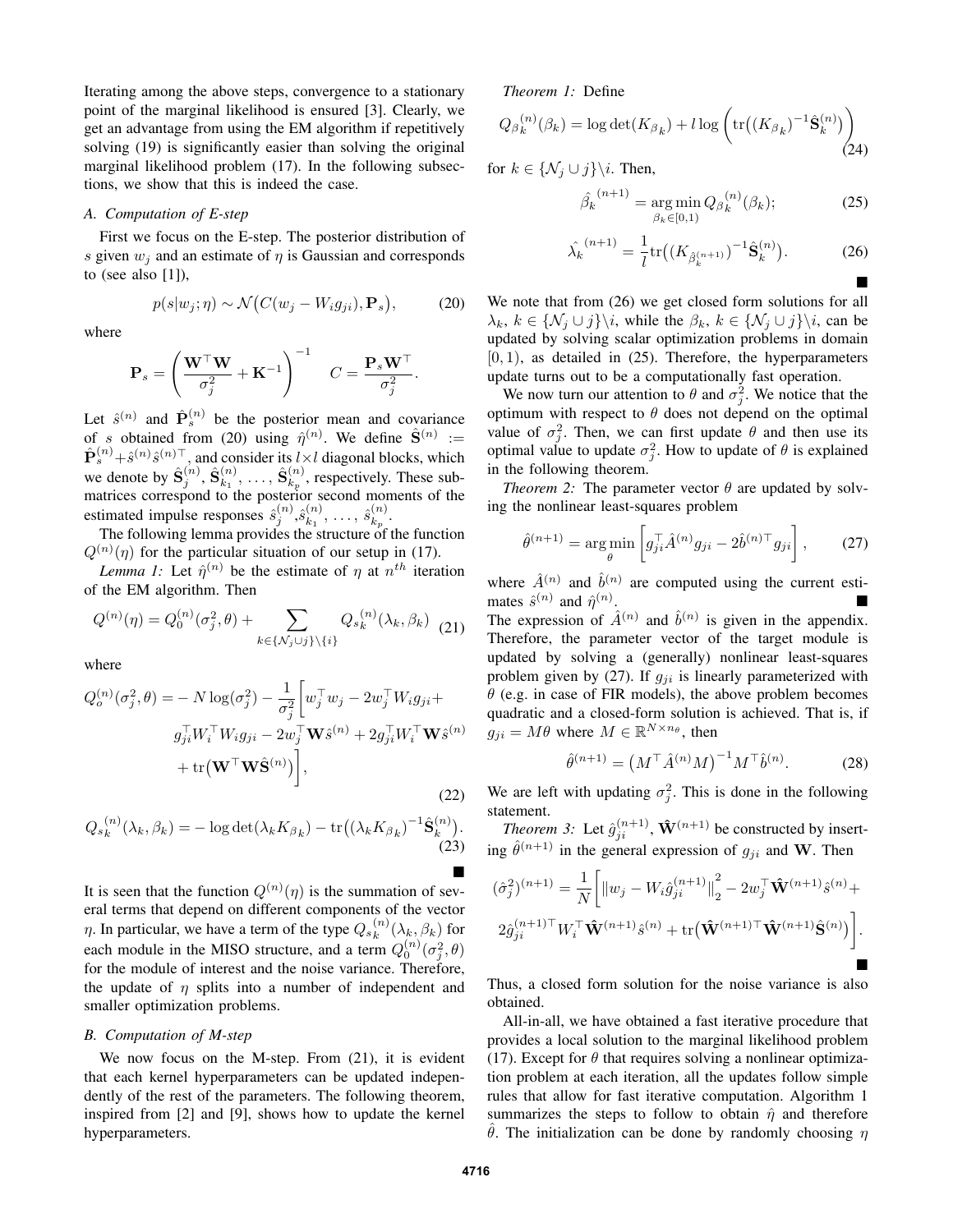Algorithm 1 Algorithm for local identification in dynamic networks

**Input:**  $\{w_k(t)\}_{t=1}^N$ ,  $k = 1, \ldots, p$ Output:  $\hat{\theta}$ 1) Set  $n = 0$ , Initialize  $\hat{\eta}^{(0)}$ . 2) Compute  $\hat{\mathbf{P}}_s^{(n)}$ ,  $\hat{C}^{(n)}$ ,  $\hat{\mathbf{S}}^{(n)}$  and  $\hat{s}^{(n)}$ . 3) Update hyperparameters  $\hat{\beta_k}$  $(n+1)$  and  $\hat{\lambda_k}$  $\binom{n+1}{n}$  using (25) and (26) respectively for all  $k \in \{ \mathcal{N}_j \cup j \} \setminus \{i \}.$ 4) Update  $\hat{\theta}^{(n+1)}$  by solving (27). 5) Update  $\hat{\sigma}_j^{2(n+1)}$  as in Theorem 3. 5) Update  $\hat{\sigma}_{i}^{2(n+1)}$  as in Theorem 3. 6) Set  $\hat{\eta}^{(n+1)}$  $= [\hat{\theta}^{(n+1)} \hat{\lambda_j}^{(n+1)} \hat{\lambda_k}_1^{(n+1)} \dots \hat{\lambda_k}_p^{(n+1)} \hat{\beta_k}_1^{(n+1)} \dots \hat{\beta_k}_p^{(n+1)} \hat{\sigma}_j^{2(n+1)}]^\top$ 7) Set  $n = n + 1$ .

8) Repeat from steps (2) to (7) until convergence.

considering the constraints of hyperparameters. The convergence criterion for the algorithm depend on the value of  $\|\hat{\eta}^{(n)}-\hat{\eta}^{(n-1)}\|$  $\frac{f^{(n-1)}-1}{\|\hat{\eta}^{(n-1)}\|}$ . This value should be small for convergence so that the algorithm can be terminated. A value of  $10^{-9}$  is considered for the numerical experiment in Sec. V.

# V. NUMERICAL EXPERIMENTS

Numerical experiments are performed to evaluate the performance of the developed method, which we abbreviate as Empirical Bayes Direct Method (EBDM). To this end, the EBDM is compared with the standard direct method and the two-stage method (see [21] for details). The comparison is made on the dynamic network depicted in Fig. 1. The goal is to identify  $G_{31}^0(q)$ . The network modules are given by

$$
\begin{aligned} G_{31}^0&=\frac{q^{-1}+0.05q^{-2}}{1+q^{-1}+0.6q^{-2}}=\frac{b_1^0q^{-1}+b_2^0q^{-2}}{1+a_1^0q^{-1}+a_2^0q^{-2}};\\ G_{32}^0&=\frac{-0.367q^{-1}-0.063q^{-2}+0.02q^{-3}+0.005q^{-4}}{1-0.895q^{-1}-0.104q^{-2}+0.052q^{-3}+0.011q^{-4}};\\ G_{34}^0&=\frac{1.184q^{-1}-0.647q^{-2}+0.151q^{-3}-0.082q^{-4}}{1-0.8q^{-1}+0.279q^{-2}-0.048q^{-3}+0.01q^{-4}};\\ G_{14}^0&=G_{21}^0=\frac{0.4q^{-1}-0.5q^{-2}}{1+0.3q^{-1}};\\ H_1^0&=\frac{1}{1+0.2q^{-1}};\\ G_{12}^0&=G_{23}^0=\frac{0.4q^{-1}+0.5q^{-2}}{1+0.3q^{-1}};\\ H_2^0&=\frac{1-0.505q^{-1}+0.155q^{-2}-0.01q^{-3}}{1+0.3q^{-1}};\\ H_3^0&=\frac{1-0.505q^{-1}+0.155q^{-2}-0.01q^{-3}}{1-0.729q^{-1}+0.236q^{-2}-0.019q^{-3}};\\ H_4^0&=1. \end{aligned}
$$

We run 50 independent Monte Carlo experiments where the data is generated using known reference signals  $r_2(t)$  and  $r_4(t)$  that are realizations of white noise with unit variance. The number of data samples is  $N = 500$ . The noise sources  $e_1(t)$ ,  $e_2(t)$ ,  $e_3(t)$  and  $e_4(t)$  have variance 0.05, 0.08, 1, 0.1, respectively. We assume that we know the model order of  $G_{31}^0(q)$ . In the case of direct method, we solve a 3-input/1output MISO identification problem with  $w_1(t)$ ,  $w_2(t)$  and  $w_4(t)$  as inputs. In the two-stage method, the projection of the three inputs on external signals  $r_1(t)$  and  $r_2(t)$  are used as inputs to the MISO identification problem. For both



Fig. 1. Network example with 4 internal nodes, 2 reference signals and a noise sources at each node.



Fig. 2. Box plot of the fit of the impulse response of  $\hat{G}_{31}$  obtained by the Two-stage method, Direct method and proposed method. Number of data samples used for estimation is  $N = 500$ .

these methods, we consider the case where the model order selection of all the modules in the MISO structure (except for the target module) is required, and the case where the model orders are known. Moreover, in order to improve the accuracy of the identified module in the two-stage method, we identify the noise model even though it is not necessary.

The box plots of the fits of the impulse response of  $G_{31}(q)$ are shown in Fig. 2, where we have compared the two-stage method with true model orders ('TS+TO'), the direct method with true model orders and model orders selected via BIC ('DM+TO' and 'DM+MOS', respectively), and the Empirical Bayes Direct Method ('EBDM'). As for the latter, we choose  $l = 100$ . It can be noted that in this setup the EBDM achieves better fit than the classic methods. Fig. 3 shows the mean and standard deviation of the parameter estimates



Fig. 3. Bias and standard deviation of each parameter obtained from 50 MC simulations using different identification methods.